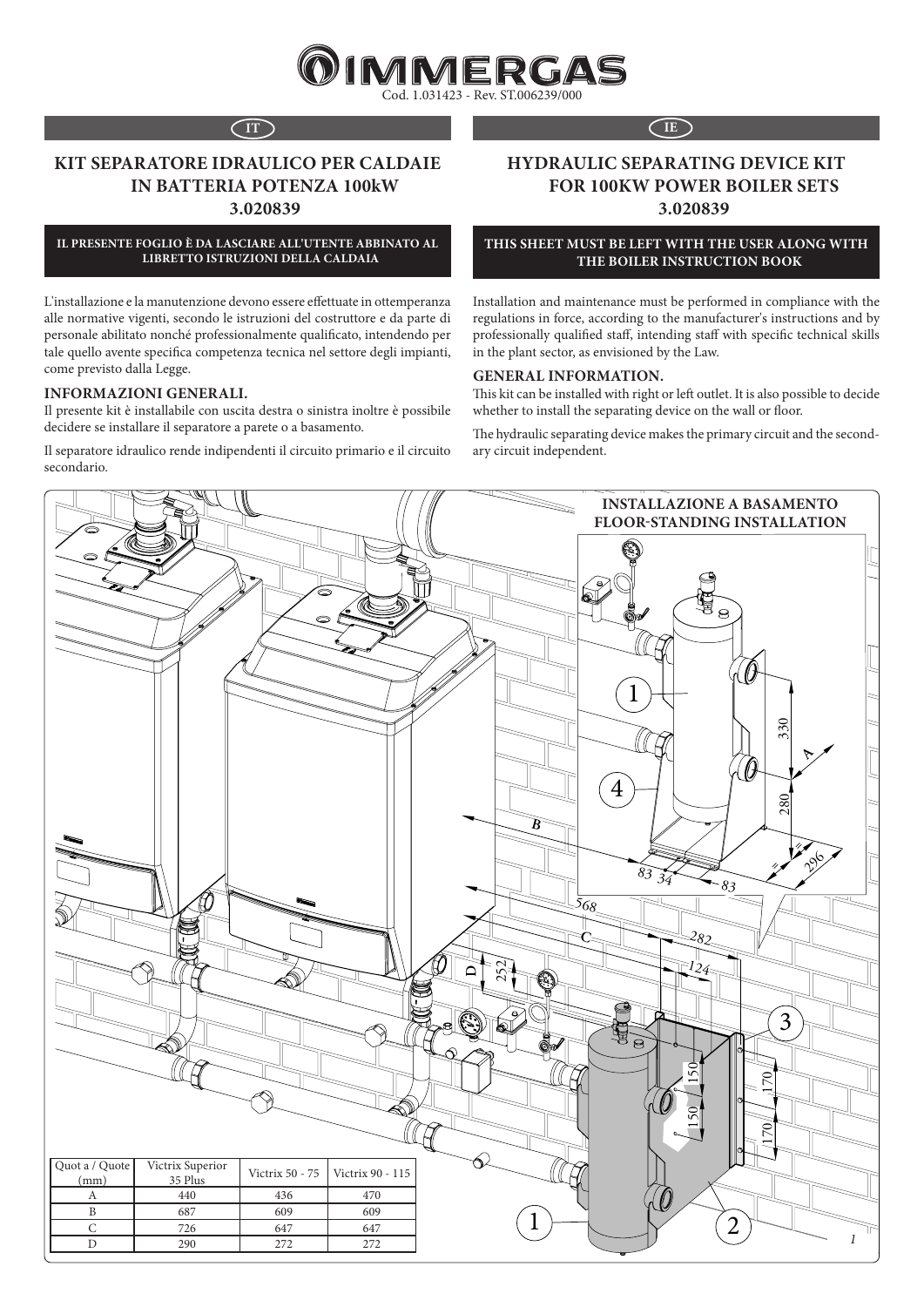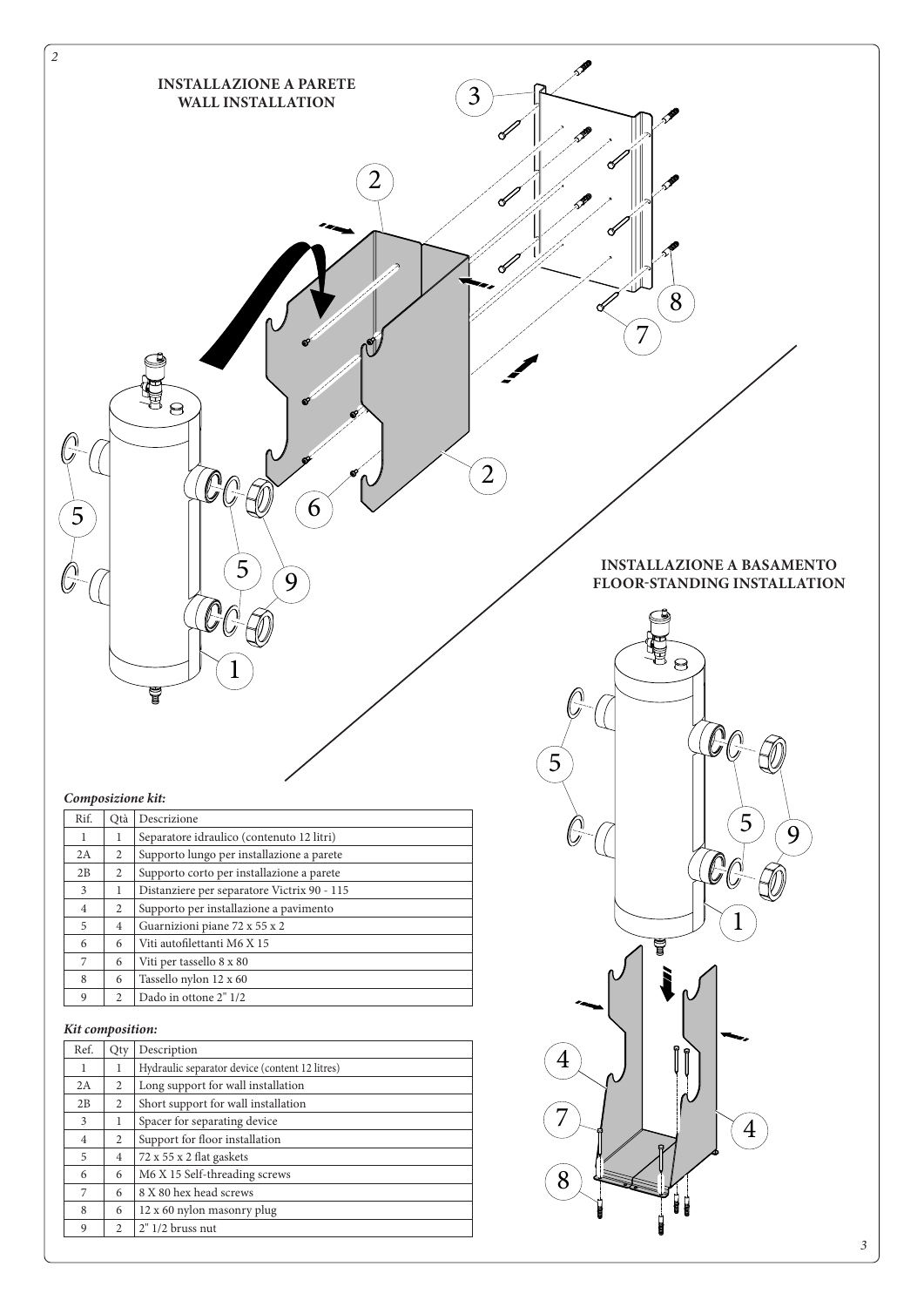#### **MONTAGGIO KIT.**

Per effettuare il montaggio del kit procedere nel seguente modo:

**Attenzione:** le misure di fissaggio indicate in figura 1 sono indicative e comprensive del kit "Sicurezze ISPESL" optional.

Per il corretto montaggio far riferimento alla propria configurazione idraulica.

## **• Installazione a parete Modelli Victrix 90 - 115.**

- Effettuare n° 6 fori Ø 12 utilizzando le misure indicate in figura 1 riferite alla piastra di fissaggio (rif. 3 fig. 2).
- Infilare i 6 tasselli (8) nei fori.
- Fissare il distanziere (3) al muro mediante le 6 viti con tassello (7).
- Affiancare i 2 supporti verticali (2A lunghi) e fissarli alla staffa (3) mediante le 6 viti autofilettanti (6).
- Appoggiare il separatore idraulico (1) sui supporti (2A).
- Effettuare i collegamenti idraulici interponendo le relative guarnizioni (5).

Una volta effettuato il montaggio del kit completo effettuare una verifica di tenuta del circuito idraulico secondo quanto prescritto dalla normativa vigente.

### **• Installazione a parete Modelli Victrix 50 - 75 e Victrix Superior 35 Plus**

**N.B.:** per questa installazione non sono necessari il distanziere (3) e le viti di fissaggio (6).

- Effettuare n° 6 fori Ø 12 utilizzando le misure indicate in figura 1 riferite al supporto (2) (utilizzare i supporti 2A lunghi).
- Infilare i 6 tasselli (8) nei fori.
- Affiancare i 2 supporti verticali (2A) e fissarli al muro mediante le 6 viti per tassello (7).
- Appoggiare il separatore idraulico (1) sui supporti (2A).
- Effettuare i collegamenti idraulici interponendo le relative guarnizioni (5).

Una volta effettuato il montaggio del kit completo effettuare una verifica di tenuta del circuito idraulico secondo quanto prescritto dalla normativa vigente.

### **• Installazione a basamento.**

- Effettuare n° 4 fori Ø 12 utilizzando le misure indicate in figura 1 riferite al supporto (4).
- Infilare i 4 tasselli (8) nei fori.
- Affiancare i 2 supporti (4) e fissarli al pavimento mediante le 4 viti per tassello (7).
- Appoggiare il separatore idraulico (1) sui supporti (7).
- Effettuare i collegamenti idraulici interponendo le relative guarnizioni (5).

Una volta effettuato il montaggio del kit completo effettuare una verifica di tenuta del circuito idraulico secondo quanto prescritto dalla normativa vigente.

## **KIT ASSEMBLY.**

Proceed as follows to assemble the kit:

**Important:** the fixing measurements indicated in figure are indicative and include the optional "ISPESL safety kits". For correct mounting, refer to its hydraulic configuration.

## **• Victrix 90 - 115 models wall installation.**

- Make  $n^{\circ}$  6 holes with  $\varnothing$  12 using the measurements indicated in figure 1 referring to the fixing plate (ref. 3 fig. 2).
- Insert 6 plugs (8) into the holes.
- Fix the spacer (3) to the wall using the 6 screws with plug (7).
- Flank the two vertical supports (long 2A) and fix them to the bracket (3) using the 6 self-threading screws (6).
- Place the hydraulic separating device (1) on the supports (2A).
- Make the hydraulic connections, positioning the relative gaskets (5).

Once the kit has been mounted completely, check the tightness of the hydraulic circuit according to that prescribed by the Standard in force.

## **• Victrix 50 - 75 and Victrix Superior 35 Plus models wall installation.**

**N.B.:** the spacer (3) and the fastening screws (6) are not necessary for this installation.

- Make n° 6 holes with Ø 12 using the measurements indicated in figure 1 referring to the support (2) (use supports 2A along).
- Insert 6 plugs (8) into the holes.
- Flank the two vertical supports (2A) and fix them to the wall using the 6 self-threading screws (7).
- Place the hydraulic separating device (1) on the supports (2B).
- Make the hydraulic connections, positioning the relative gaskets (5).

Once the kit has been mounted completely, check the tightness of the hydraulic circuit according to that prescribed by the Standard in force.

## **• Floor-standing installation.**

- Make  $n^{\circ}$  4 holes with  $\varnothing$  12 using the measurements indicated in figure 1 referring to the support (4).
- Insert 4 plugs (8) into the holes.
- Flank the two supports (4) and fix them to the floor using the 4 selfthreading screws (7).
- Place the hydraulic separating device (1) on the supports (7).
- Make the hydraulic connections, positioning the relative gaskets (5).

Once the kit has been mounted completely, check the tightness of the hydraulic circuit according to that prescribed by the Standard in force.